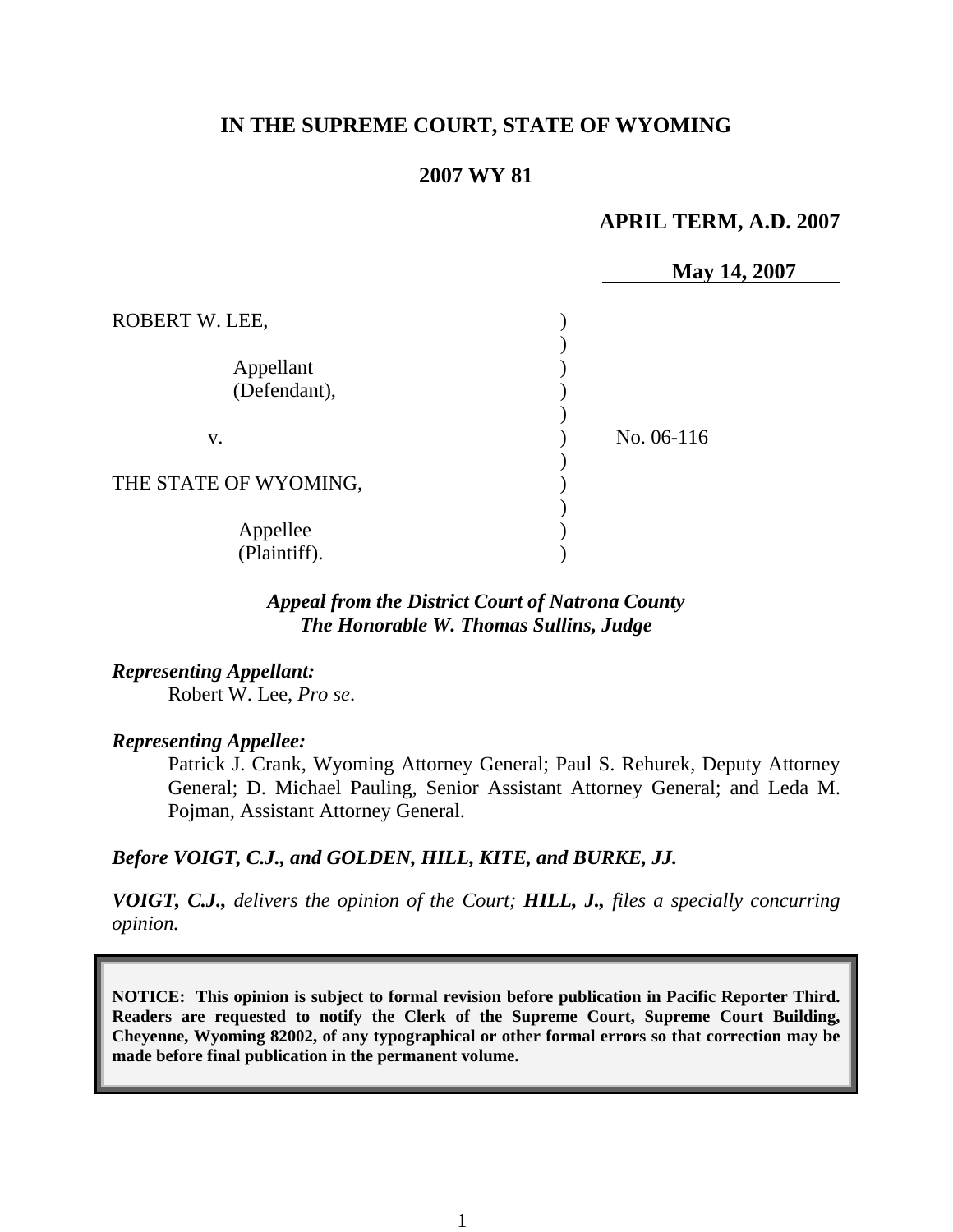### **VOIGT, Chief Justice.**

[¶1] Appellant, Robert W. Lee, filed a Request for Clarification of Sentence with the district court on March 14, 2006. The district court entered an Order Denying Request for Clarification of Sentence on March 17, 2006. We conclude that the district court did not have jurisdiction to consider the Request for Clarification of Sentence, and therefore, we do not have jurisdiction to consider this appeal.

#### **ISSUES**

[¶2] Did the district court have jurisdiction to consider a motion entitled "Request for Clarification of Sentence" filed more than seven years after entry of conviction and sentencing, where Appellant did not cite to any authority allowing the court continuing jurisdiction in the matter?

# **FACTS**

[¶3] The underlying facts of Appellant's conviction are not at issue here. Appellant was convicted of four separate drug-related felonies under Wyo. Stat. Ann. § 35-7-1031 (Michie Cum. Supp. 1996). He was sentenced to 30-60 months on count I, to run concurrent with a sentence of 90-120 months on count II. The 294 days Appellant had already been incarcerated at the time of his sentence were credited toward those concurrent sentences. Appellant was also sentenced to 30-60 months on count III, to run concurrent with 72-120 months on count IV. The sentencing order stated "the concurrent sentences on Counts I, and II, or [sic] the charges herein shall run consecutive to the concurrent sentences on Counts III, and IV of the charges herein." Appellant has brought various challenges to the construction and implementation of that sentence since his conviction. We affirmed his conviction and sentence on direct appeal in *Lee v. State*, 2 P.3d 517 (Wyo. 2000). Appellant filed a Request for Clarification of Sentence with the district court on March 14, 2006. The district court entered an Order Denying Request for Clarification of Sentence on March 17, 2006. This appeal followed.

# **STANDARD OF REVIEW**

[¶4] The issue of subject matter jurisdiction is one that we review "*de novo* pursuant to the 'inherent power, and the duty, to address jurisdictional defects on appeal[.]'" *Sheridan Ret. Partners v. City of Sheridan*, 950 P.2d 554, 556 (Wyo. 1997).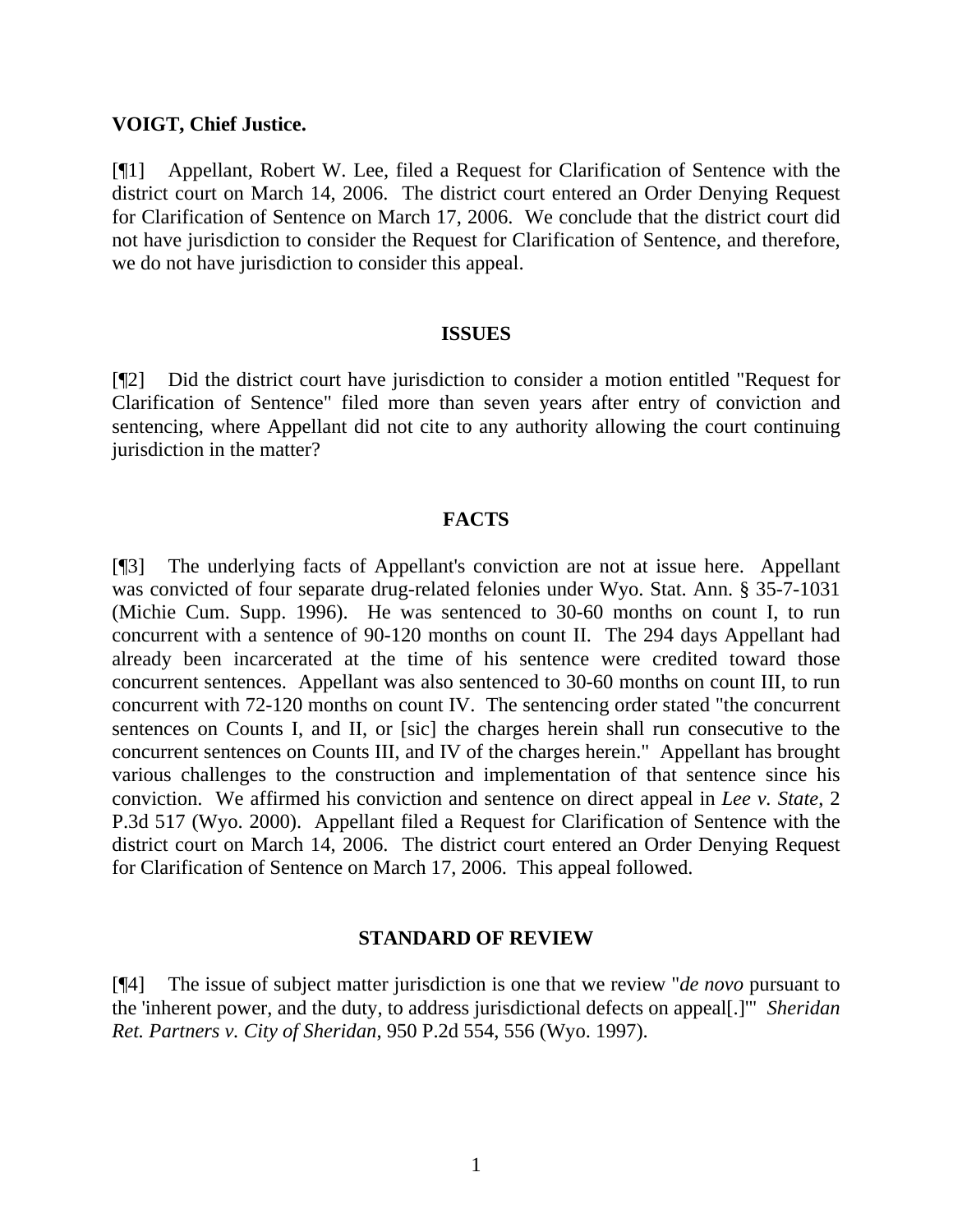### **DISCUSSION**

[¶5] Every court has the duty to ensure the proper exercise of its jurisdiction. *Estate of Fulmer v. First Wyoming Bank, Sheridan*, 761 P.2d 658, 660 (Wyo. 1988). The court must raise this issue *sua sponte* if the parties do not. *Id*. If a trial court did not have jurisdiction to entertain an issue, this Court cannot have jurisdiction to decide a subsequent appeal on that issue. *Id*.

[¶6] Here, the trial court's jurisdiction terminated with the entry of the judgment and sentence in this case, and the final disposition of Appellant's direct appeal. *Nixon v. State*, 2002 WY 118, ¶ 9, 51 P.3d 851, 854 (Wyo. 2002). In the absence of a specific statute or court rule allowing the trial court continued jurisdiction, the court had no power to act further. *Id*. Appellant filed a document entitled "Request for Clarification of Sentence", a motion that does not appear in any rule of criminal procedure or substantive criminal statute. Appellant did not provide citation to any rule or statute authorizing the district court to act on such a request more than seven years after his conviction and sentencing, nor can we find any rule or statute allowing it. In fact, Appellant did not cite to any authority, jurisdictional or otherwise, in either his original submission to the district court, or his brief on appeal. The record reflects that Appellant has previously filed a Motion for Reduction of Sentence, a Motion to Correct Clerical Errors, and a Motion to Correct Illegal Sentence, all of which are legitimate motions under the Wyoming Rules of Criminal Procedure. However, the document before the district court in this instance is not a vehicle for any recognized legal remedy under those rules.

# **CONCLUSION**

[¶7] We conclude that the district court was without jurisdiction to consider Appellant's "Request for Clarification of Sentence" and that, consequently, we are without jurisdiction to consider this appeal. The appeal is dismissed.